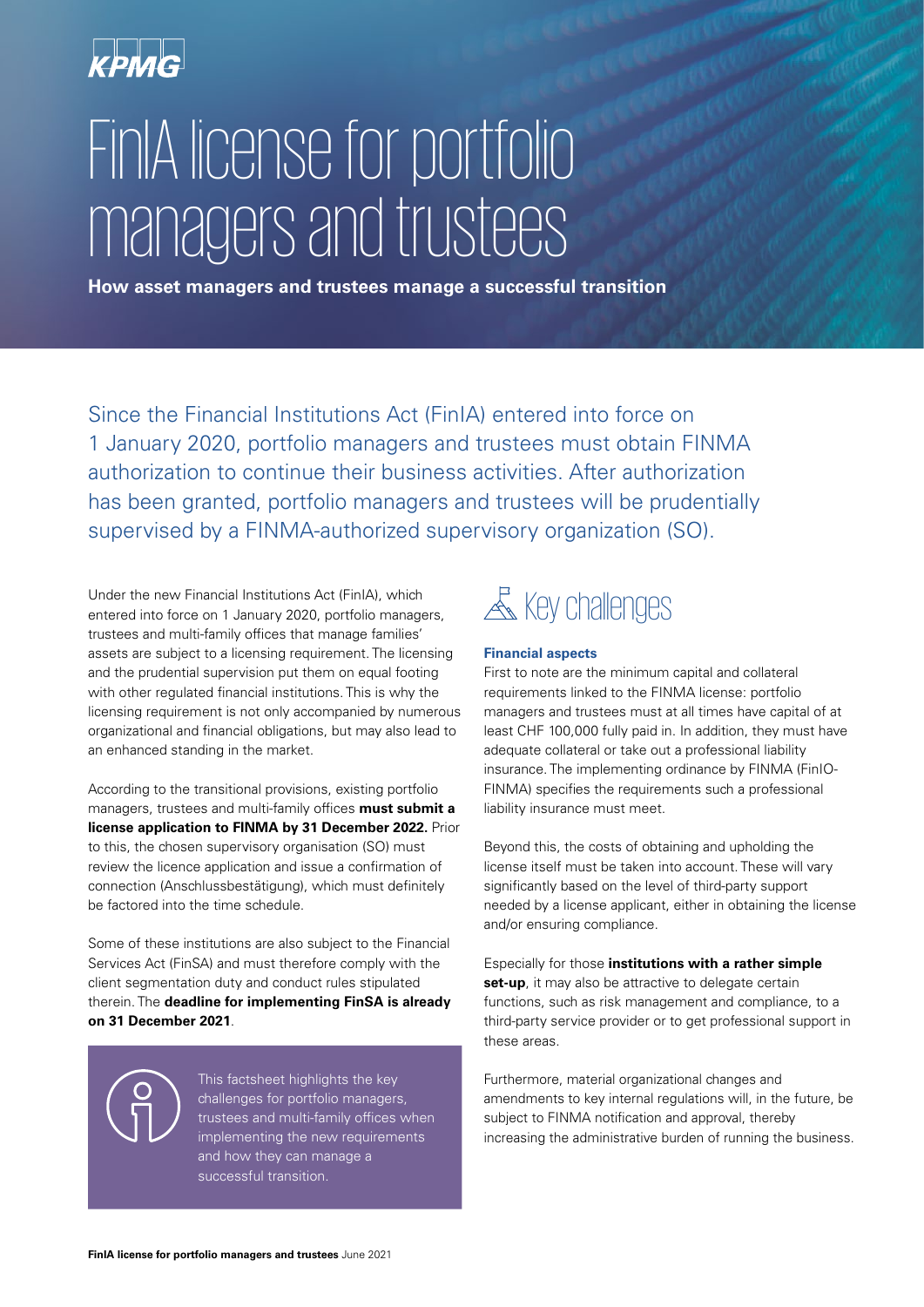#### **Minimum organizational requirements**

In addition to financial expenditures, a license as portfolio manager or trustee also entails organizational challenges. Due to the **strict requirement to segregate the operational (portfolio management) from the controlling functions**, institutions will regularly face challenges to find the necessary qualified resources.

#### In exceptional cases, a **single qualified manager may**

**assume all roles** within the portfolio manager or trustee. As most of the time it is unlikely that a single person covers all the required knowhow and experience, particularly in the fields of compliance and risk management, delegating these functions or adopting support by group-internal or third party service providers will be the key.

"Regulation is our focus – so it doesn't have to be yours."



#### **Internal regulations**

As a licensing requirement and to ensure compliant business conduct, a number of internal documents must be put in place. Beyond the organizational regulations, the key policies must address the following topics: asset management, conduct rules, risk management, compliance & internal controls, as well as anti-money laundering and terrorist financing. Portfolio managers and trustees planning to delegate certain functions will also have to make sure these are embedded in the appropriate internal framework.

#### **Client segmentation**

By the end of 2021, clients must be classified as either retail, professional or institutional clients. The client segment determines the duties which financial service providers are obliged to perform towards their clients. Professional clients may expressly release portfolio managers from some of these duties (waiver), while transactions involving institutional clients are not at all subject to the FinSA code of conduct. Portfolio managers servicing high-net-worth retail clients and private investment structures created for them may wish to obtain opt-out declarations and waivers for the above-mentioned conduct rules in order to facilitate regulatory compliance.

#### **FinSA code of conduct**

Providing financial service such as asset management requires a variety of conduct rules according to the FinSA. Notably, portfolio managers must be sufficiently familiar with the code of conduct and have the expertise necessary to perform their activities. Further duties relate to the provision of information to clients, documentation, accountability and best execution. At the core of the legislation are the duties to perform suitability or appropriateness assessments.

Further guidance on these provisions will be provided by industry guidelines.

#### **Audit duty**

Portfolio managers and trustees must now appoint an audit firm to conduct an annual regulatory audit. Depending on the institution's activities and the associated risks, the SO may reduce its audit frequency (with the minimum being every four years).

#### **Transitional periods**

Portfolio managers, trustees and multi-family offices with existing business operations are required to submit a **license application by 31 December 2022**. The license application is first pre-assessed by the SO before being forwarded to FINMA for final assessment and approval.

It should be noted, however, that the **FinSA requirements regarding client segmentation and setting up a code of conduct have to be in place by 31 December 2021.**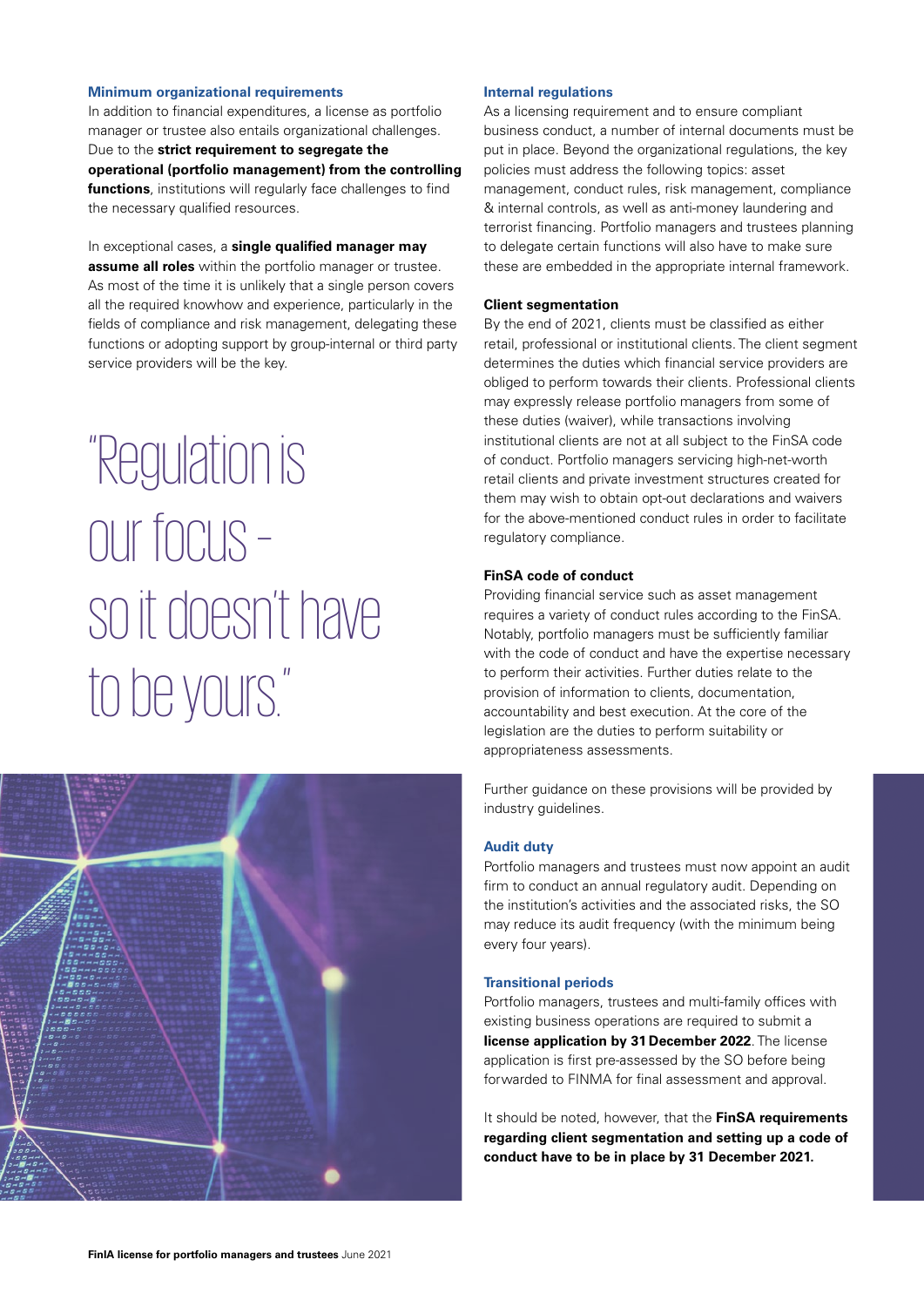## Where to start?

**Impact assessment** – The first step in preparing for the license application is to identify the relevant requirements and assess the necessary changes to the status quo.

**Governance and organizational setup** – Depending on the status-quo, far-reaching organizational changes and governance questions will have to be addressed. For many, this will require additional personnel and/or the delegation of certain functions.

**Compliance and risk management** – Securing the necessary expertise and resources for these vital functions, whether in-house or from third-party providers, is an important step in ensuring a compliant organization.

**Internal regulations and contracts** – A range of policies and agreements (e.g. asset management, delegation) must be established or amended in light of the new regulation.

**Client segmentation and outreach** – Clients not classified as retail clients must be proactively informed of the possibility of an opting in. The segmentation and corresponding client communication should be prepared well in advance of the provision of services.

# How KPMG can help

We understand the significant impact the new licensing requirement has on portfolio managers, trustees and multi-family offices. We understand the need for an efficient implementation of the new rules with minimal disruption to your client portfolios.

Our experienced team members actively engage with regulatory bodies, industry organizations and market participants. As a result, we have an in-depth understanding of the challenges the industry is facing. We have developed timely solutions that are cost-efficient, making for a smooth transition to a regulated institution.

Our committed team of regulatory experts specializes in supporting small and large clients in licensing proceedings and implementing the new laws and regulations. Our mission is to help our clients in establishing a structure that is tailored to their specific needs and circumstances. This ensures that regulatory compliance is efficient and nondisruptive, so that clients can focus on their core business.

#### **KPMG Service Offering**

We offer comprehensive services in connection with licensing procedures, including but not limited to the following services:

- gap analysis
- structuring & setup advice
- evaluation & discussion of business case
- amendment / drafting of internal regulations and policies
- contract drafting
- compliance & risk management support incl. assessment and development of internal controls
- anti-money laundering (AML) support
- support with the implementation of new requirements concerning suitability, cross-border, market conduct, etc.
- license application and FINMA correspondence
- outsourcing / delegation advice & support in provider selection

Depending on your concrete business needs, we can mobilize our internal network and involve specialists from other departments, such as risk management, tax, IT advisory, deal advisory, corporate legal, digital transformation, ESG, etc. to ensure the right outcome for your business.

We understand the need of many customers for an effective and cost-efficient service. We offer a basic service package at a fixed-price, which can be expanded as needed to include additional services as required:

### **Package 1**

### Basic

- initial workshop (2-3 hours)
- amendment of articles
- drafting of organizational regulations
- basic set of policies
- preparation and submission of FINMA application

### **Package 2** Basic Plus

- services as per "Package 1 Basic"
- Additional modules (fixed price):
- a. client segmentation support and advice
- b. amendment of asset management agreement
- c. further policies (e.g. cross-border)
- d. compliance & risk management support
- e. full supervisory organization (SO) and FINMA correspondence
- f. FinSA training